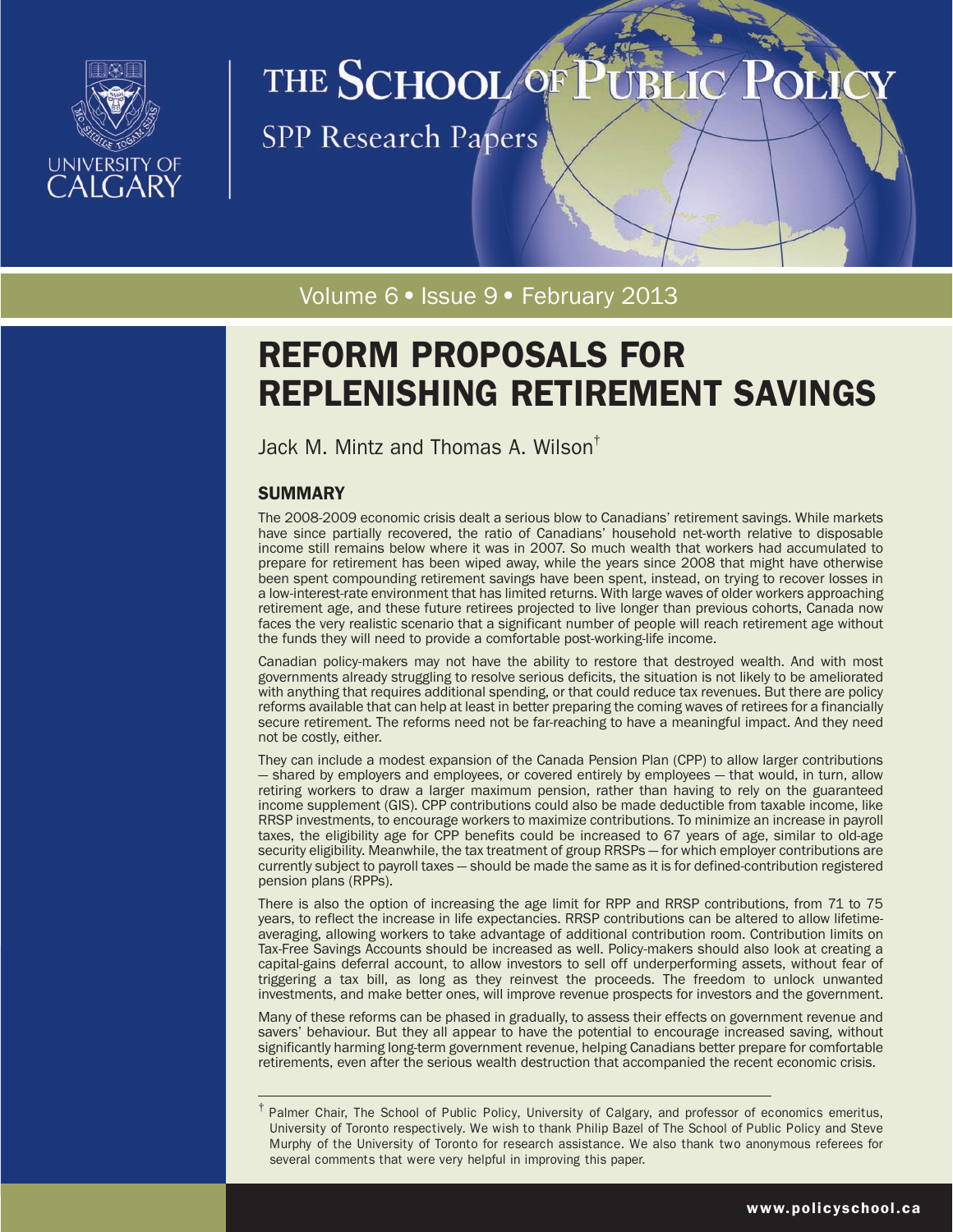# INTRODUCTION

With the 2008-2009 financial crisis and a continuing low-interest-rate environment, many Canadians have seen a reduction in their accumulated net wealth to fund retirement, compared to earlier years when financial markets provided better returns. As well, federal and provincial governments are more constrained in their abilities to fund future retirement benefits as a result of Canadian federal and provincial debt burdens growing in the past four years.

In this paper, we examine the current state of Canadian saving patterns and discuss reform options to ensure adequate retirement income in the face of public-sector fiscal constraints. We suggest a broad number of pension and tax reforms that would address many challenges that currently exist. We argue that it makes a lot of sense to undertake policy reforms that recognize that Canadians live and work longer. Tax savings can be achieved by increasing age eligibility for a host of public-pension and tax benefits provided to the elderly. It also makes sense to ensure that adequate policies are in place to provide income security for low-income Canadians through a modest expansion of the Canada Pension Plan (CPP) program and improving the guaranteed income supplement (GIS), with the additional costs covered by fiscal savings in other areas especially with respect to a higher eligibility age for public benefits. Further taxpolicy changes could also be undertaken to help Canadians fund their retirement and invest in productive activities.

# OVERVIEW OF CANADA'S RETIREMENT INCOME AND SAVINGS SYSTEM

Public pensions — the old-age-security (OAS)/GIS system and CPP/Quebec Pension Plan provide a basic core of retirement income. These systems are designed to provide reasonably adequate replacement income ratios (retirement income/pre-retirement income) for lowerincome groups. As pre-retirement incomes increase however, the replacement ratio provided by these public pensions declines. Households must therefore rely on private pensions and other sources of retirement income to provide adequate replacement ratios. Retirement savings may be accrued in registered pension plans  $(RPPs)$  — either defined-benefit or defined-contribution or through Registered Retirement Savings Plans (RRSPs). Currently, contributions to these registered plans are limited to 18 per cent of earned income, with an overall annual limit of \$23,820. In recent years another registered savings option has become available: the Tax-Free Savings Account. Currently, individuals may contribute up to \$5,500 annually into these accounts. Although contributions are made from after-tax income, the earnings in these accounts are tax-free. The use any of these registered plans eliminates the double taxation of savings that would otherwise occur.

Another vehicle for retirement savings is the buildup of equity in owner-occupied residences. Although personal homes are paid for out of after-tax income, this form of housing equity is not subject to double taxation, since imputed rent is not taxed and capital gains on the sale of a personal residence are exempt from tax.

Finally, individuals may provide for their retirement by acquiring other assets — stocks, bonds and mutual funds — or by building up equity in private businesses.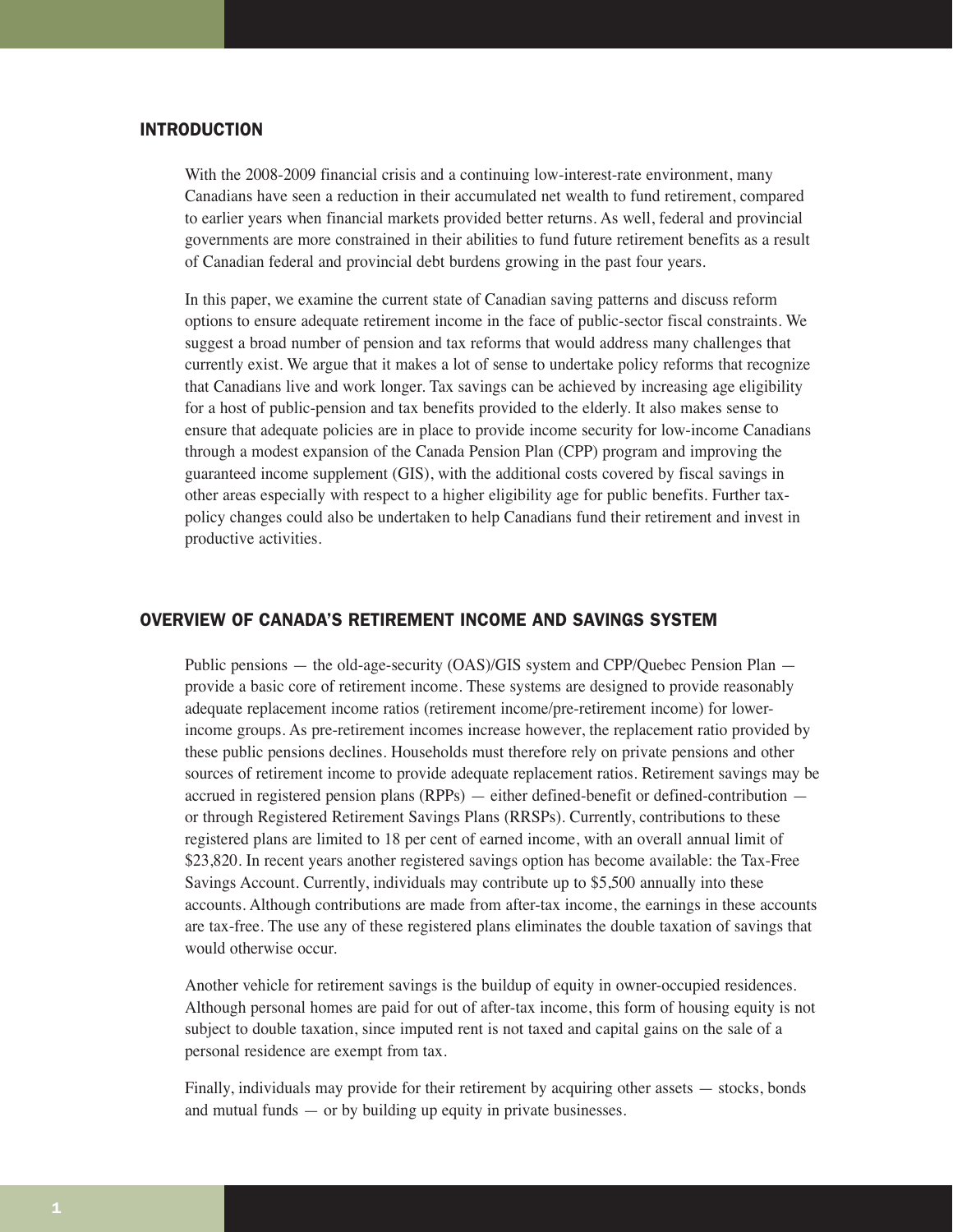The focus of this paper is on improving access to both public and private sources of retirement income. Regarding the public-pension system, we recommend increased flexibility regarding the date of retirement, with appropriate actuarial adjustments to OAS/GIS as well as pensions from CPP/QPP. We also recommend that increased life expectancies near retirement be taken into account by increasing the maximum age at which these pensions must begin.

Another important issue is the prevention of poverty among retired Canadians. We recommend appropriate changes to GIS to mitigate the effect of increasing the normal retirement age for OAS to age 67. We also recommend a modest augmentation of the CPP/QPP system. We recommend that the CPP be increased to 35 per cent of the average wage, at age 67 (from the current 25 per cent at age 65), and that this increase be fully funded through increased contributions.

Regarding private retirement-savings, we recommend that the RRP/RRSP system be modified to increase flexibility, to raise the age limit for contributions, and to raise annual contribution limits.

We also recommend the reintroduction of income averaging, and allowing for rollovers of capital gains upon reinvestment. Both of these measures would increase the rate of return on investments made outside of registered plans.

The next section reviews the current state of retirement savings in Canada.

# THE CURRENT STATE OF RETIREMENT SAVING

Studies based on data before the 2008-2009 financial collapse show that at least 80 per cent of Canadians had adequate retirement income based on their saving patterns.*<sup>1</sup>* The lowest-income Canadians are generally adequately protected, resulting in Canada having one of the lowest poverty rates among seniors in OECD. Prior to 2009, once taking into account not just pension and RRSP assets but also housing equity and other financial or business assets, four-fifths of Canadians had adequate wealth for retirement income. The most important incidence of inadequate retirement income prospects was among Canadians with modest incomes (\$25,000 - \$50,000).

With the financial crisis of 2008-2009, Canadian pension and financial assets substantially declined. Since then, stock markets have recovered back to 85 per cent of their 2008 peak and the value of housing equity is higher than in previous years. As shown in Figure 1 below, average net household wealth as share of disposable income has not fully recovered from its 2007 peak, although Canadians are much better off than Americans, whose net wealth is not much better than it was in the early 1990s.

*<sup>1</sup>* Jack M. Mintz, *Summary Report on Retirement Income Adequacy Research*, Finance Canada, Ottawa, 2009.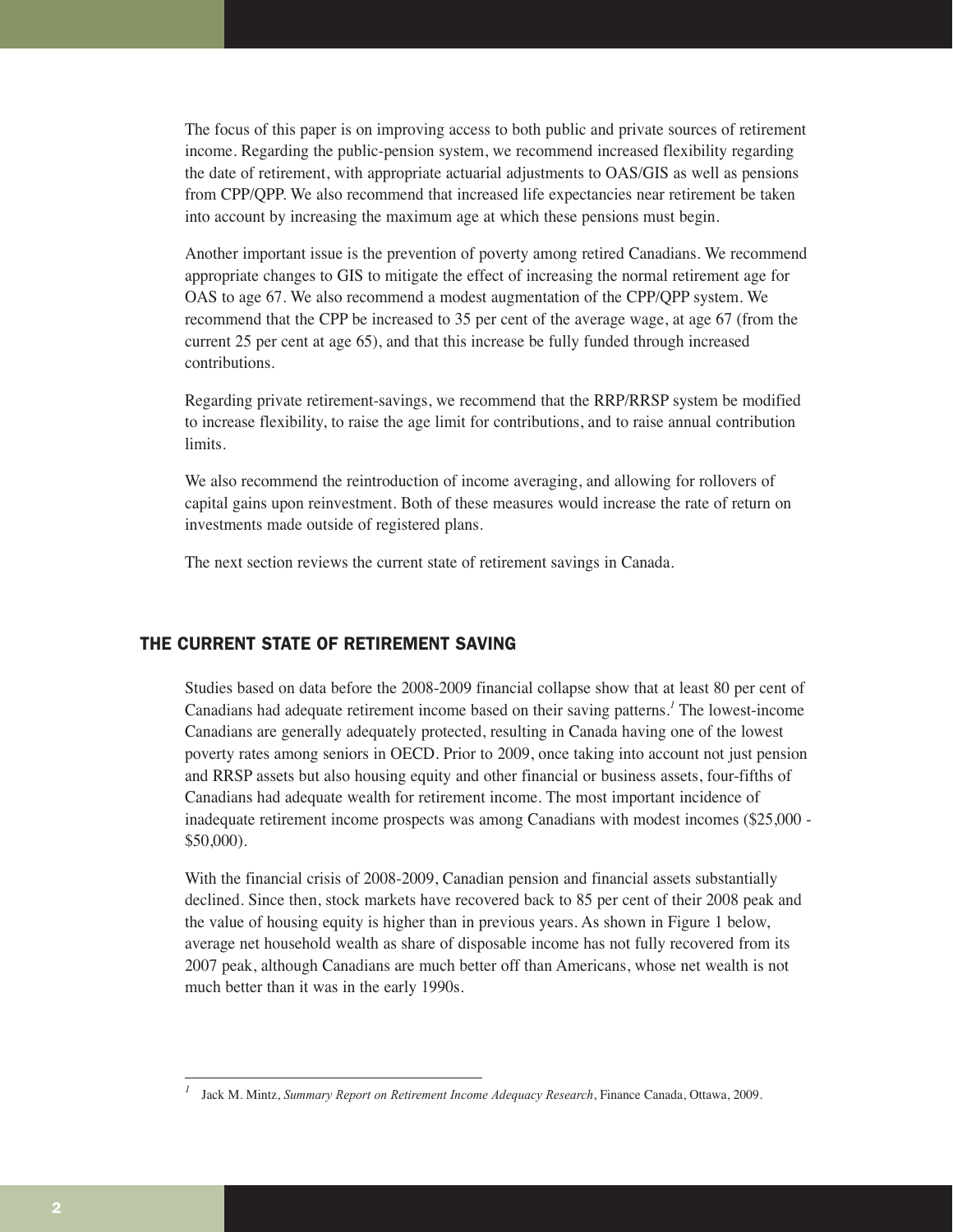While Canadians' net worth is about 600 per cent of disposable income, household debt levels have reached over 160 per cent of disposable income in 2011 (Figure 2). Housing equity as share of total housing value has declined to 67.5 per cent in 2011 from 71 per cent in 2007, although it is not that much different from where it was in 1990, at 68 per cent.*<sup>2</sup>*



**FIGURE 1: HOUSEHOLD NET WORTH TO PERSONAL DISPOSABLE INCOME**

*Source Data: Cansim Tables 380-0019 & Table 378-0051; Federal Reserve Z.1 Statistical Release*



**FIGURE 2: RATIO OF HOUSEHOLD ASSETS & DEBT TO PERSONAL DISPOSABLE INCOME**

*Source Data: Cansim Tables 380-0019 & Table 378-0051.*

<sup>&</sup>lt;sup>2</sup> Statistics Canada 378-0012. See, in particular, the forecast made by Keith Horner, Retirement Savings by Canadian Households, Finance Canada, 2009. Horner points out inadequate retirement income for Canadians with modest and middle incomes. See also Keith Horner, *A New Pension Plan for Canadians: Assessing the Options*, IRPP Study 18, Institute for Research on Public Policy, 2011; and Michael Wolfson, *Projecting the Adequacy of Canadian Retirement Incomes: Current Prospects and Possible Reform Options*, IRPP Study 17, Institute for Research on Public Policy, 2011. While results differ, particularly with respect to incorporating home equity and other financial and business assets in the analysis, most studies agree that a significant share of future retirees with modest and middle incomes will be challenged to provide adequate saving for retirement.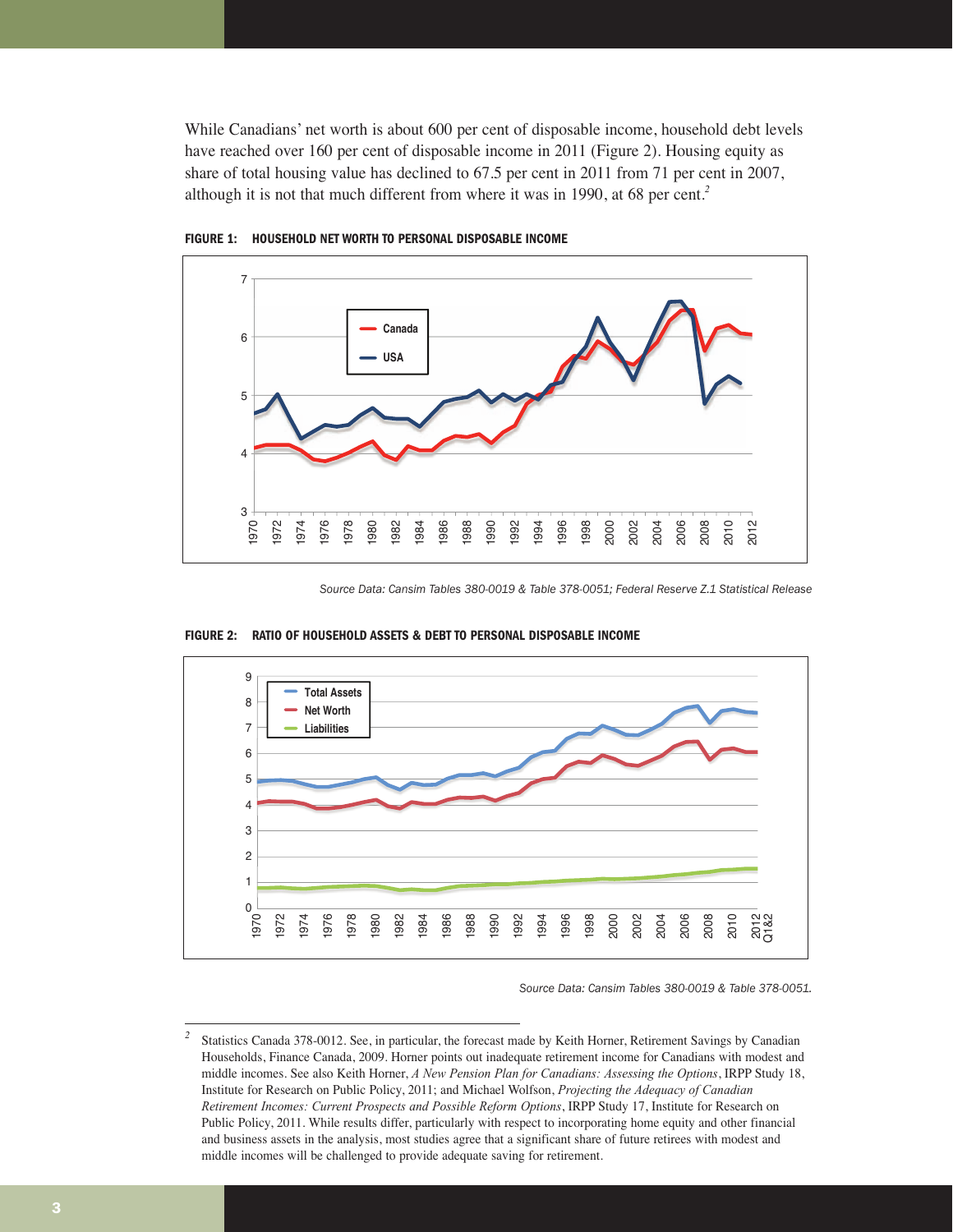Indeed, aggregate personal savings as a share of disposable income has fallen since 2009 when accounting for accrued capital gains and adjustments for inflation and three-year averaging (Figure 3). Although volatile due to market fluctuations, balance sheet saving was roughly 20 per cent of disposable income prior to 2008. Recently it has fallen precipitously, with modest dissaving in 2012. National accounts measures of saving rates that do not correct for capital gains and inflation generally increased somewhat after 2009 but remain much lower than before 1995.



**FIGURE 3: PERSONAL SAVINGS AS A PERCENTAGE OF DISPOSABLE INCOME** 

*Source Data: Cansim Tables 380-0019 & 378-0051* 

*Notes:*

*1) Balance sheet savings are calculated as a three-year moving average.*

*2) Balance sheet savings are calculated as change in real net worth, counting consumer durables as savings.*

*3 "Full" disposable income is adjusted from sector accounts data to include capital gains.* 

*4) 2012 data is Q1 & Q2 averaged.*

On the whole, many Canadians have certainly felt the stresses of a weak economy since 2009. On average, however, Canadians fare better than most OECD countries (Figure 4), at least prior to 2009, according to the latest data.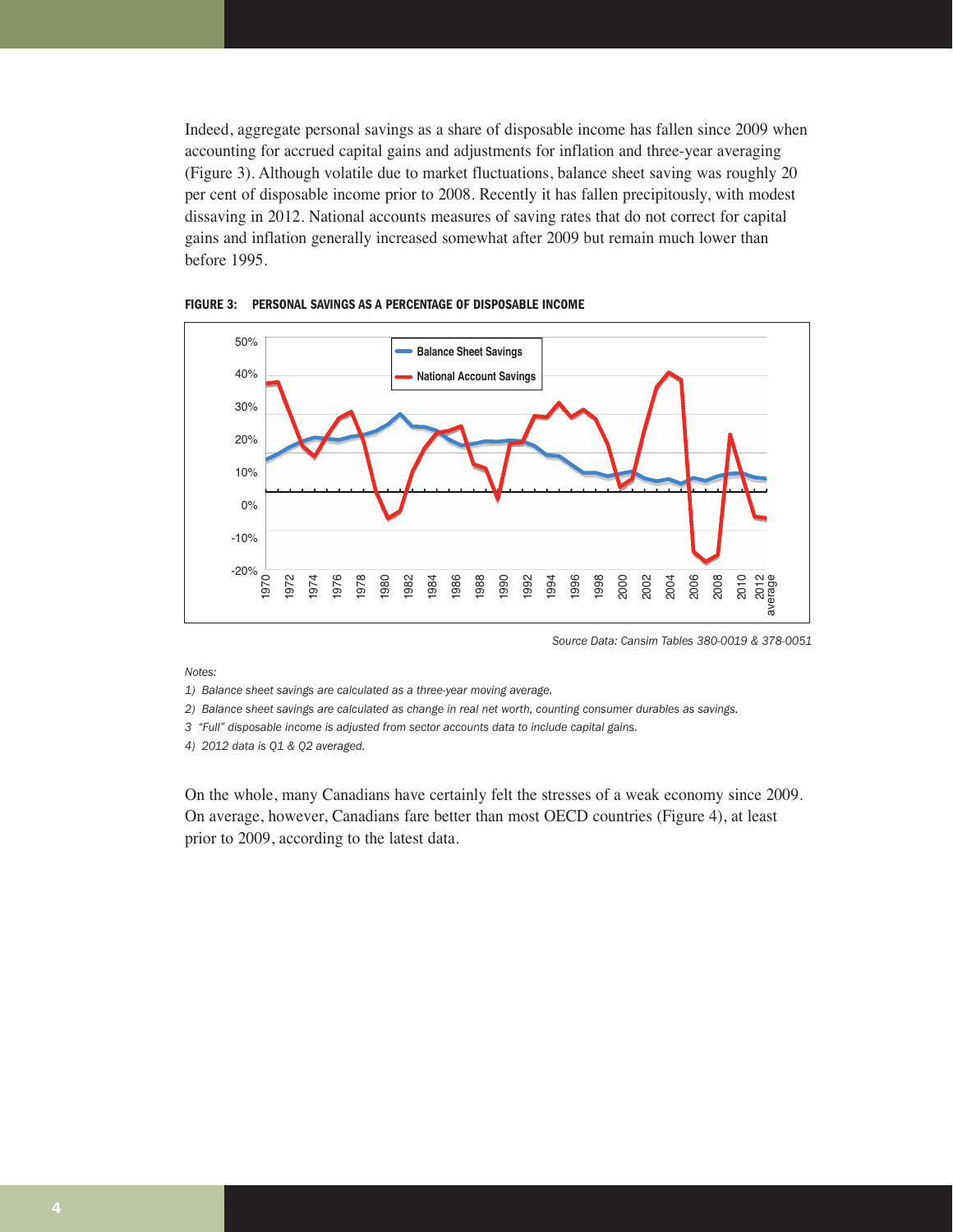

**FIGURE 4: 65+ AVERAGE INCOME AS A PER CENT OF THE TOTAL POPULATION AVERAGE INCOME** 

*Source Data: OECD 2012 – Social and Welfare Statistics, Income distribution – Inequality*

*Note: 2004 figures used for Italy, Germany, Sweden, United Kingdom, Ireland, New Zealand and Australia. 2003 and 2006 figures used for Japan.* 

# CURRENT ISSUES

Current retirees, on average, are achieving adequate retirement-income replacement ratios.*<sup>3</sup>* However, future retirees are affected by existing financial-market conditions that make it more difficult to support retirement.*<sup>4</sup>*

Replacement rates are highest for the lowest-income quintiles. This is due to the design of the OAS/GIS system, supplemented by CPP/QPP. As a result, 5.9 per cent of older Canadians are below the poverty line, still one of the lowest in the world.*<sup>5</sup>*

Participation in registered pension plans (RPP) is an important source of current retirement income. For retirees who are members, RPPs constitute the most important source of income,*<sup>6</sup>* although housing equity, on an after-tax basis, is more valuable than all public and private pension and RRSP assets held by Canadians.*<sup>7</sup>*

<sup>&</sup>lt;sup>3</sup> Across the wide spectrum of income classes, current male retirees replace 70 per cent or more of their pre-retirement incomes, and females about 80 per cent. Yuri Ostrovsky and Grant Schellenberg, "Pension Coverage, Retirement Status and Earnings Replacement Rates among a Cohort of Canadian Seniors," *Analytical Studies Branch Research Paper Series* No. 329, Statistics Canada, 2009.

There is no ex-post data, post-2010, to assess how Canadians are responding to existing financial market conditions with low interest rates. Instead, one must rely on projections based on pre-2010 data, which is more difficult to do given that asset data are not incorporated in tax-based income data.

*<sup>5</sup>* OECD, Pensions Outlook, 2012.

*<sup>6</sup>* Morley Gunderson and Thomas Wilson, "Encouraging Small and Medium Sized Firms to Participate in Pension Plans," A Report Prepared for Advocis, September 2009.

*<sup>7</sup>* Jack M. Mintz, *Summary Report on Retirement Income Adequacy Research*, Finance Canada, Ottawa, 2009.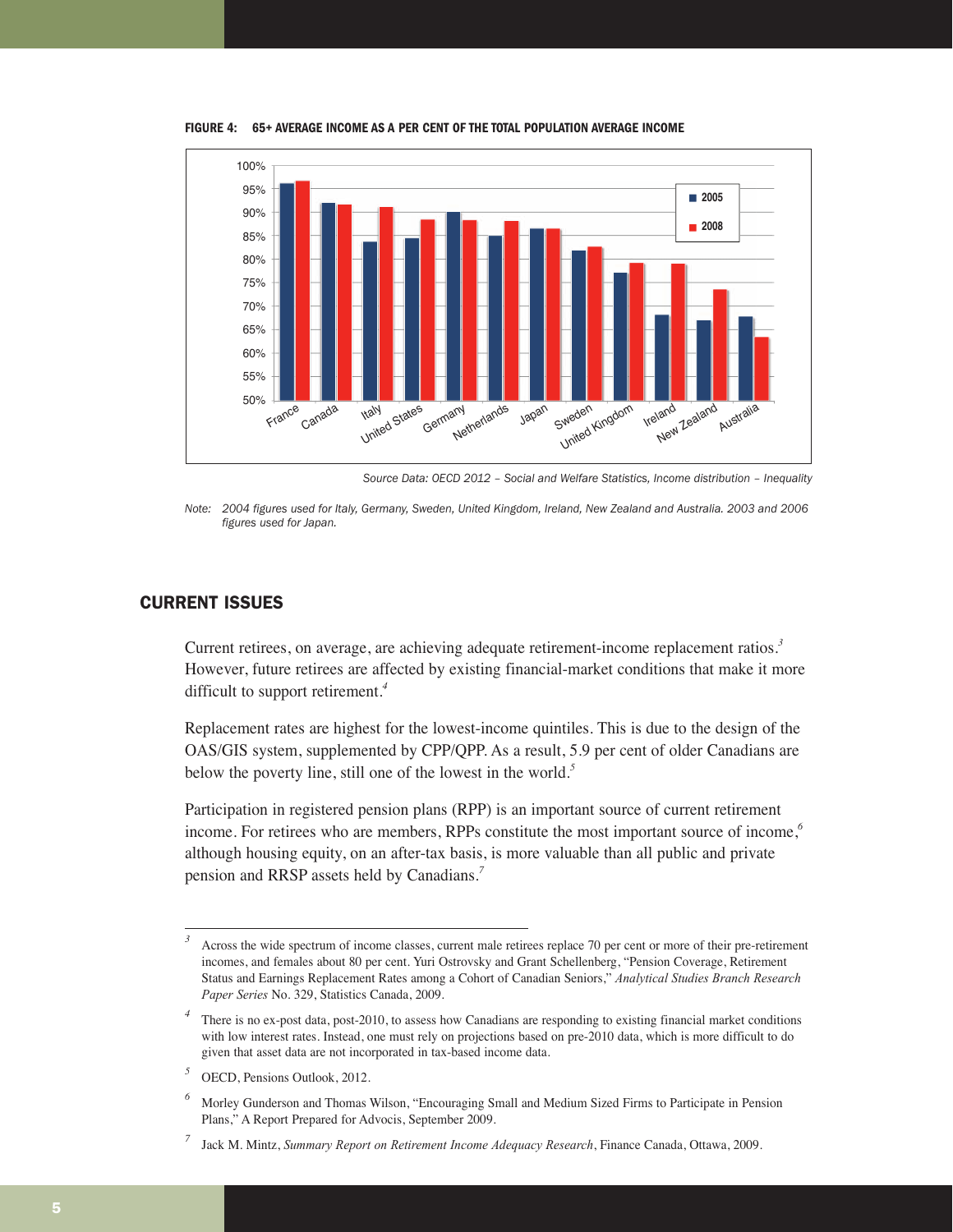Interestingly, individuals who did not participate in RPPs had post-retirement incomes, on average, slightly above those with RPPs in 2006, although there is much more variance in incomes in a particular income class for individuals without RPPs.*<sup>8</sup>* This is attributable to postretirement earned income from employment and self-employment, and investment income from other assets (RRSPs and non-registered assets). When including the annuitized value of housing equity, income replacement at retirement can be significantly higher for most income groups.*<sup>9</sup>*

While public-sector participation in RPPs — mainly defined-benefit plans — remains high, private-sector participation in RPPs is declining, and particularly for participation in privatesector defined-benefit plans. The advantage of defined-benefit plans is that they reduce both longevity and investment risk faced by employees, since such risks are transferred to employers who are, in principle, better able to deal with these risks pooled over employees. While participation in private-sector defined-contribution plans has increased, it is not enough to offset the decline in defined-benefit plans. Overall, fewer private-sector employees are participating in RPPs. Group RRSPs and the proposed Pooled Registered Pension Plan could be substituted for defined-contribution RPPs.

The overall design of Canada's retirement-savings system is far from perfect, and financial market developments in recent years have made these imperfections more important to address. If current low-interest-rate trends continue, more Canadians will find it difficult to meet future needs when they retire.*<sup>10</sup>* Specifically:

- Some individuals with modest incomes do not save enough to provide adequate retirement income-replacement ratios, in part as a result of job loss during careers, family breakups, poor investment returns and inadequate saving.
- Serious disincentives to savings and work-effort are a consequence of the interaction of the clawback of GIS and the personal income tax. Clawbacks of certain tax credits and the OAS also increase marginal effective tax rates on earned and investment income of seniors.
- Inequities exist between the best public-sector defined-benefit RPPs and savings by privatesector participants through RPPs, group RRSPs and individual RRSPs that will be discussed further below.
- The tax system does not adequately allow for lifetime averaging of contributions to RSPs. The RRSP system determines allowable contributions on an annual basis. Although unused RRSP contribution room may be carried forward to future years, individuals with fluctuating incomes, or those with low incomes early in their careers followed by higher incomes later, have lower average contribution limits relative to individuals with stable incomes.

There are also many technical issues that separate group RRSPs, defined-contribution pension plans and defined-benefit pension plans that need to be addressed.

*<sup>8</sup>* Yuri Ostrovsky and Grant Schellenberg, "Pension Coverage, Retirement Status and Earnings Replacement Rates among a Cohort of Canadian Seniors," 2009.

*<sup>9</sup>* J. Baldwin, M. Frenette, A. Lafrance and P. Piraino, "Income Adequacy in Canada: Accounting for the Annuatized Value of Wealth in Canada," *Research Paper*, Statistics Canada, Ottawa, 2011. The data are based on 1999 retirees, however, and are therefore not explicitly comparable with other studies.

<sup>&</sup>lt;sup>10</sup> See also Kevin Moore, William Robson and Alexandre Laurin, "Canada's Looming Retirement Challenge: Will Future Retirees be able to Maintain their Living Standards Upon Retirement?" *C.D. Howe Institute Commentary* No. 317, C. D. Howe Institute, Toronto, 2010.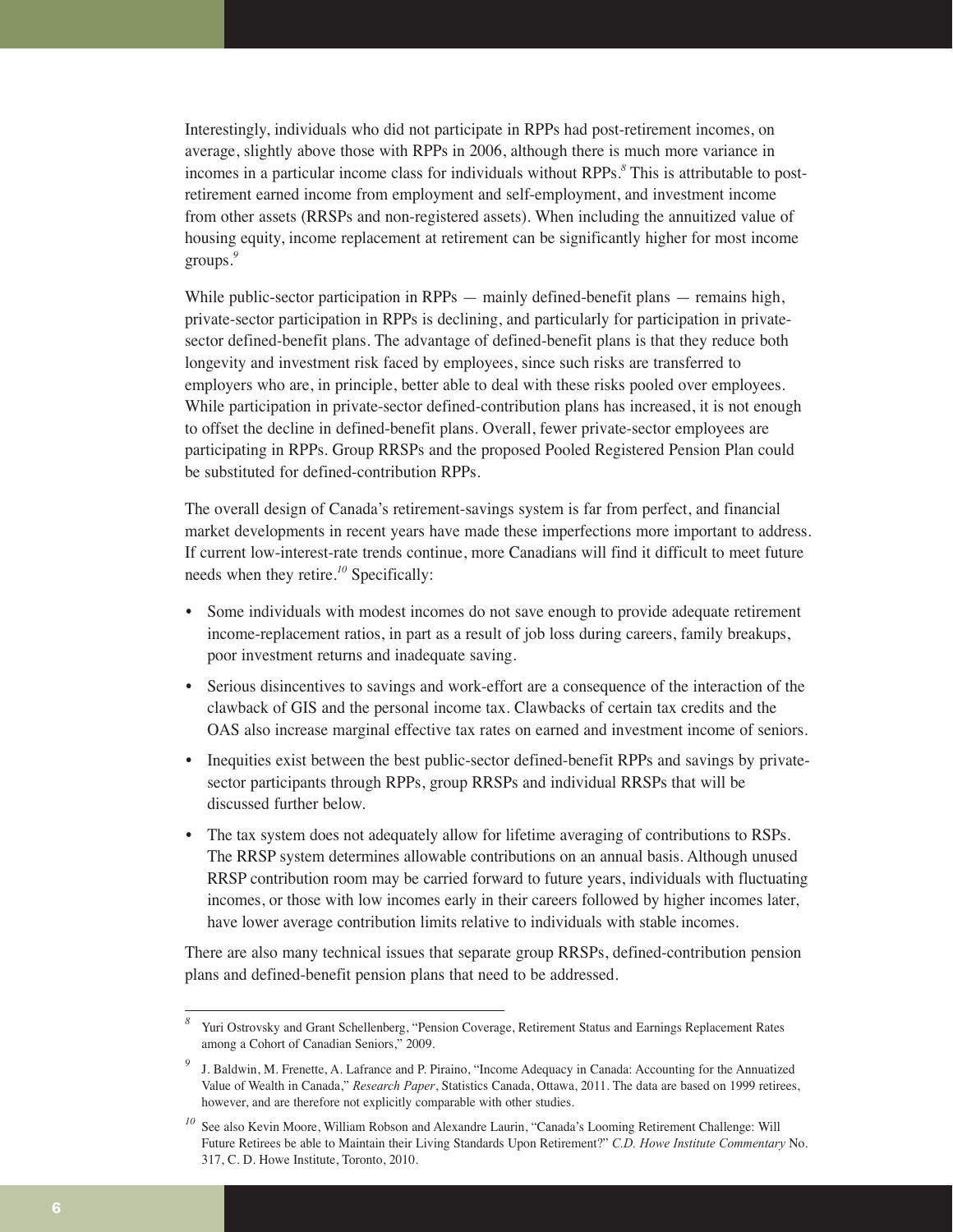# COST IMPLICATIONS OF FORTHCOMING CHANGES TO AGE ELIGIBILITY FOR OAS **PENSIONS**

The federal budget of 2012 announced important changes to OAS/GIS. The qualifying age would increase to 67, to be phased in from 2023 to 2029. Since the sustainability of the federal old age security (OAS) and guaranteed income supplement (GIS), among other commitments to support the elderly, has been raised in the debate, we begin with an evaluation of the aggregate costs of the OAS/GIS system.

We draw upon two long-term projections for the Canadian economy prepared by the Policy and Economic Analysis Program (PEAP) at the University of Toronto. The first projection was prepared in February 2012 before the federal budget. The second projection was proposed in July 2012, and incorporates the announced changes to OAS/GIS.*<sup>11</sup>*

Table 1 below shows the February 2012 PEAP long-term projections of the share of OAS/GIS payments relative to nominal GDP. In 2012, these transfers to elderly Canadians constitute 2.2 per cent of GDP. These payments will gradually increase with the aging of the population, as the baby boom cohort reaches the age of 65 in increasing numbers. With the OAS/GIS system in effect prior to the 2012 budget, the projection shows that OAS/GIS payments would rise from \$21.8 billion in 2012 to \$139.2 billion in 2040. As a share of GDP, the projected payments would reach a peak of 2.72 per cent of GDP in 2029/2030, and then gradually decline to 2.37 per cent at the projection horizon in 2040.*<sup>12</sup>*

With the changes announced in the budget, the qualifying age for OAS/GIS would gradually move from 65 to 67 from April 2023 to January 2029. The July 2012 PEAP estimate incorporating these changes is shown in Table 2. As is clear, the changes reduce these transfers as a share of GDP after 2022. In 2029, when the changes are fully phased in, the share of GDP is projected to be 2.43 per cent, 0.29 per cent below the share shown in the February 2012 projections. At the projection horizon in 2040, the share is down to 2.16 per cent, 0.21 per cent below the February 2012 estimated share of GDP. The value of these transfers is projected to be reduced by \$15.3 billion by 2040.*<sup>13</sup>*

The ratios of OAS/GIS transfers to GDP under the two scenarios are also shown in Figure 5.

Note that these reductions in OAS/GIS transfer payments do not translate directly into an increase in the federal budget balance. Since OAS is taxable, reductions in OAS will, all other things being equal, reduce federal income tax revenues (provincial income tax revenues will also be reduced). If GIS is postponed to age 67 along with OAS (as is proposed), provincial welfare payments to elderly poor aged 65 - 67 could increase. This could increase federal transfers to the provinces — either directly under shared-cost formulas, or indirectly through federal-provincial negotiations.

<sup>&</sup>lt;sup>11</sup> Note that these projections assume that OAS/GIS will continue to be indexed to the Consumer Price Index (CPI). This implies that the contributions of these pensions to post-retirement replacement ratios for earned income will gradually decline as real wages rise. If these pensions were increased through ad hoc adjustments, the future decline in replacement ratios could be mitigated, but the future cost of the program would increase substantially.

<sup>&</sup>lt;sup>12</sup> The projected cost of OAS/GIS in 2030 in Table 1 is \$102.5 billion, or 2.7 per cent of GDP. The recent Report of the Auditor General to the House of Commons (Fall 2012) states that these expenses would be "just over \$100 billion (2.9% of GDP) in 2029-30" (Ch. 7 p. 14).

<sup>&</sup>lt;sup>13</sup> A comparison of the figures for 2030 in Tables 1 and 2 indicates that OAS/GIS costs would decline by \$11.1 billion. The report of the auditor general states: "The higher age of eligibility could reduce government expenses by \$10 billion in 2029, when the government will have fully implemented the new policy" (loc. cit.).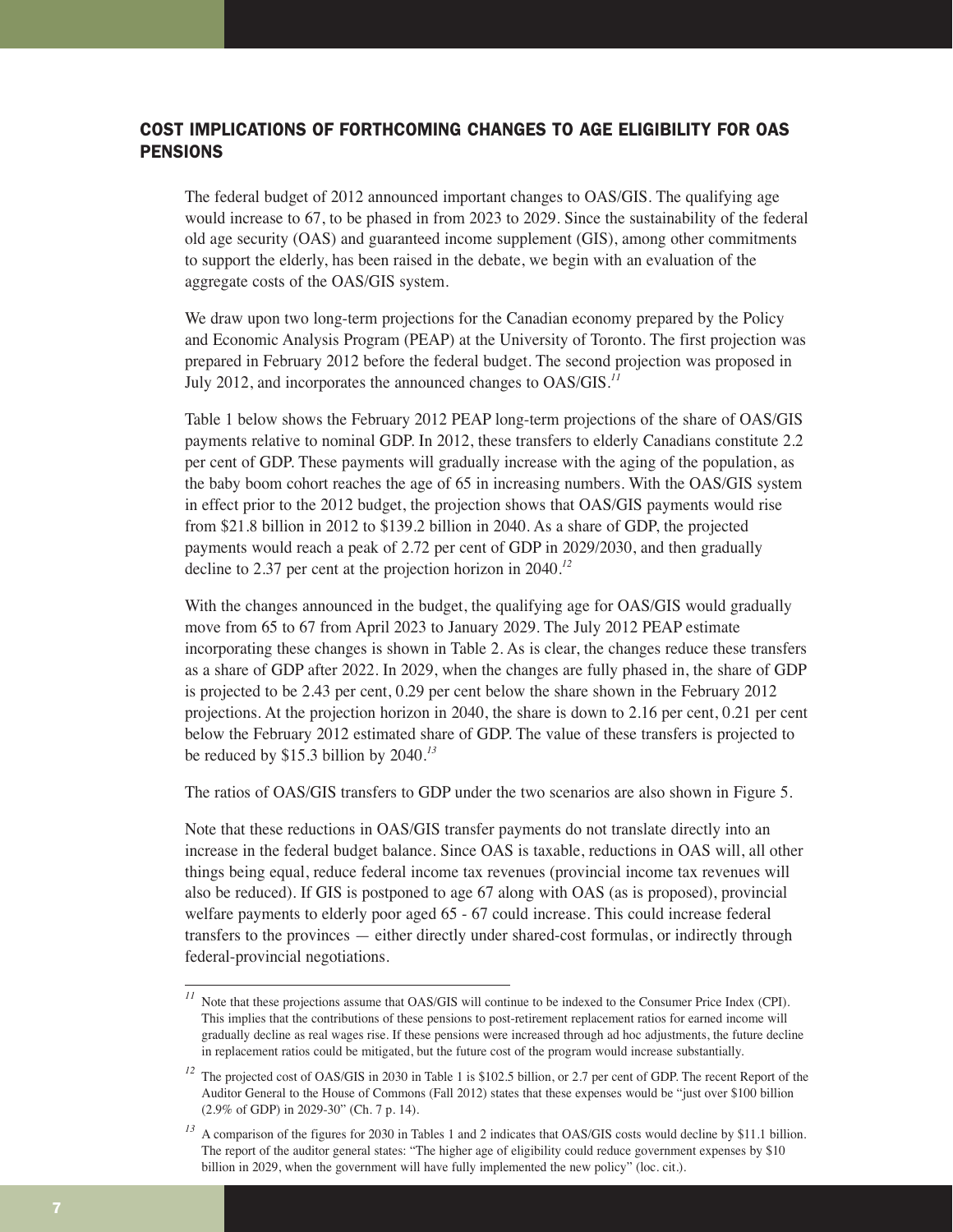Since the GIS system has been a major factor in the near elimination of poverty among individuals above age 65, a case can be made for a decoupling of GIS from OAS for individuals aged 65 - 67 when the age limit for OAS is increased.

Otherwise, we would argue that increasing the eligibility age for OAS itself is an appropriate policy given how long Canadians can expect to live. When OAS began in 1952, eligibility for payment was 70 years of age, at a time when, on average, Canadian men lived until 66 and women until 71.*<sup>14</sup>* In the period 1965-1969, eligibility for OAS was reduced to 65 years of age while average life expectancy rose to 69 for men and 76 for women. Today, average Canadian life expectancy at birth is 79 years of age for men and 83 for women. Life expectancies at age 65 have increased significantly over the past 30 years. For females, life expectancy when one reaches the age of 65 has increased from 18 years to 21.6 years, for males it has increased from 14 years to 18.5 years.*<sup>15</sup>*

#### **TABLE 1: OAS/GIS AS SHARE OF GDP, AGE OF ELIGIBILITY: 65 PEAP FEBRUARY 2012 PROJECTION**

| Year | <b>Transfers to Persons</b><br>0AS/GIS | <b>Nominal GDP</b> | <b>Share</b> |
|------|----------------------------------------|--------------------|--------------|
| 2000 | 23790                                  | 1076577            | 2.21         |
| 2010 | 35864                                  | 1624608            | 2.21         |
| 2020 | 62470                                  | 2501838            | 2.50         |
| 2030 | 102472                                 | 3765149            | 2.72         |
| 2040 | 139215                                 | 5872659            | 2.37         |

#### **TABLE 2: OAS/GIS AS SHARE OF GDP, AGE OF ELIGIBILITY INCREASING TO 67 BY 2029 PEAP JULY 2012 PROJECTION**

| Year | <b>Transfers to Persons</b><br>0AS/GIS | <b>Nominal GDP</b> | <b>Share</b> |
|------|----------------------------------------|--------------------|--------------|
| 2000 | 23790                                  | 1076577            | 2.21         |
| 2010 | 35864                                  | 1624608            | 2.21         |
| 2020 | 61803                                  | 2492783            | 2.48         |
| 2030 | 91263                                  | 3742892            | 2.44         |
| 2040 | 123915                                 | 5744845            | 2.16         |

We would go even further in recommending delaying certain transfers and tax credits for seniors to recognize that Canadians work and live longer, as we will discuss further, below. These include the Canada Pension Plan (people could contribute longer and receive a larger benefit), the age credit, and the pension income credit.*<sup>16</sup>*

*<sup>14</sup>* Statistics Canada, Life Expectancy at birth, by sex, Canada, table 102-0512, catalogue 84-537-XIE.

<sup>&</sup>lt;sup>15</sup> Statistics Canada, CANSIM table 102-0512.

<sup>&</sup>lt;sup>16</sup> If the federal government were to change these age-related transfers and tax brackets to age 67, the provinces should consider implementing similar changes to age-related transfers and tax credits.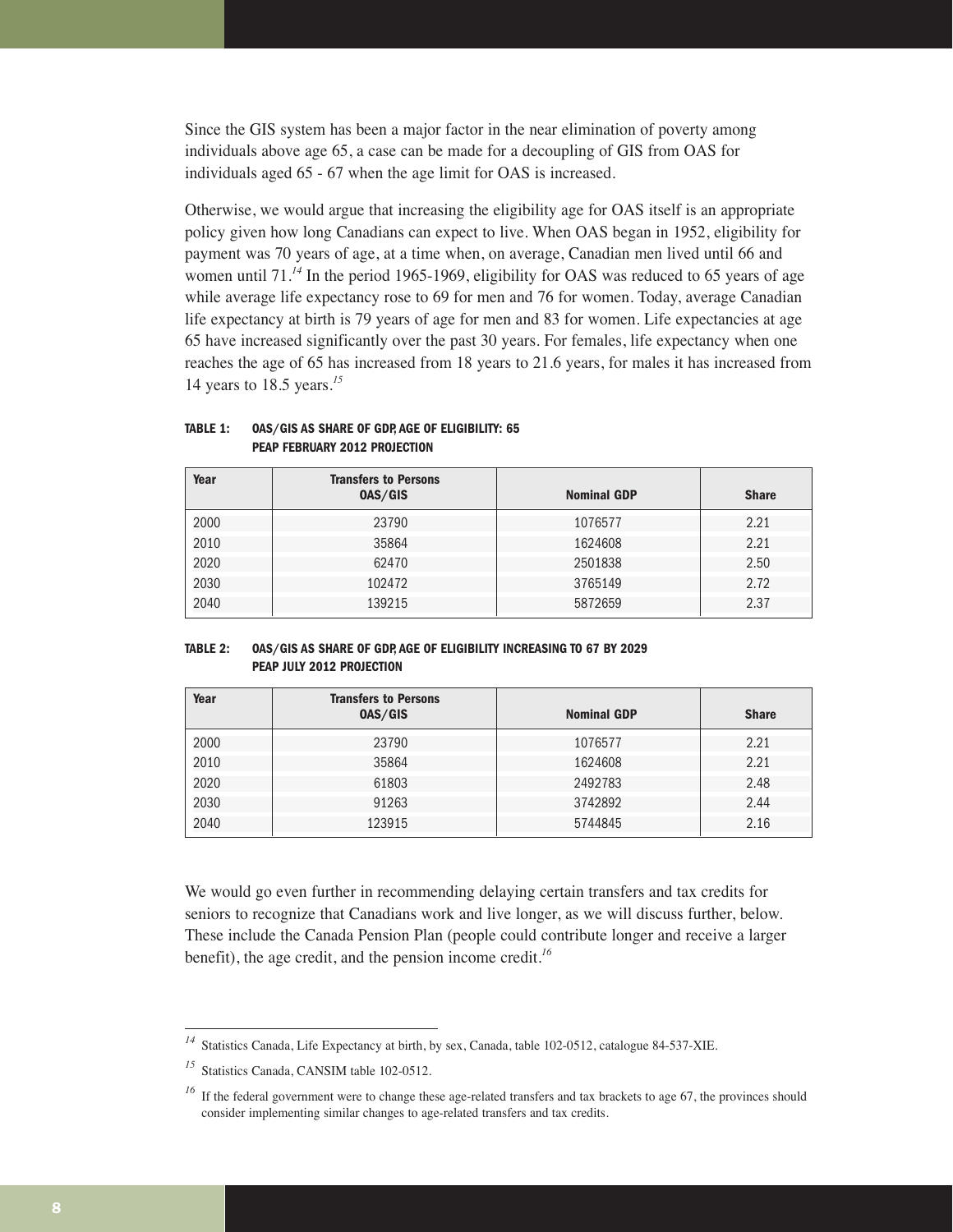**FIGURE 5. OAS+GIS % SHARE OF GDP, 1997 TO 2040**



# MODIFYING THE GIS WHEN THE AGE OF ELIGIBILITY IS RAISED TO 67

The GIS program has been an important factor generating a reduction in poverty among Canadians above age 65. When the OAS qualifying age is raised to 67, individuals aged 65 - 67 who would receive GIS under the current system could well be pushed below the poverty line if the GIS were not modified, or if provincial welfare payments were not increased. The cost of preventing poverty among this age group would be approximately the same, whether the GIS is modified or if provincial welfare payments to poor, elderly persons are increased by an equivalent amount.*<sup>17</sup>*

The modification of the GIS as discussed below would be fully borne by the federal government. The costs of increased welfare payments would likely be shared between the federal and provincial governments.

The GIS could be modified by decoupling GIS from OAS for individuals aged 65 - 67, and adjusting the payment schedules for GIS to include an amount equivalent to what would have been provided by OAS under the current system. The 50-per-cent clawback rate for other income could remain unchanged.*<sup>18</sup>*

In order to reduce disincentives to saving and employment, it is important to eliminate the overlap between GIS clawbacks and the Personal Income Tax. As proposed in a previous paper,*<sup>19</sup>* this could be accomplished by providing a personal tax credit for individuals who receive GIS payments.

<sup>&</sup>lt;sup>17</sup> This would require the provinces effectively to replace OAS/GIS for these individuals.

<sup>&</sup>lt;sup>18</sup> The federal government also provides a "spousal allowance" and allowance for survivors that supports spouses of recipients of GIS. Currently, individuals in the 60 - 64 age group are eligible for these benefits. When the effective age for OAS is increased to 67, the age range for these spousal benefits would also increase to 62 - 66. Our recommended modification to GIS for those aged 65 - 67 should therefore be accompanied by modifications to spousal benefits for those aged 60 - 62.

<sup>&</sup>lt;sup>19</sup> Morley Gunderson and Thomas Wilson, "Encouraging Small and Medium Sized Firms to Participate in Pension Plans," September 2009.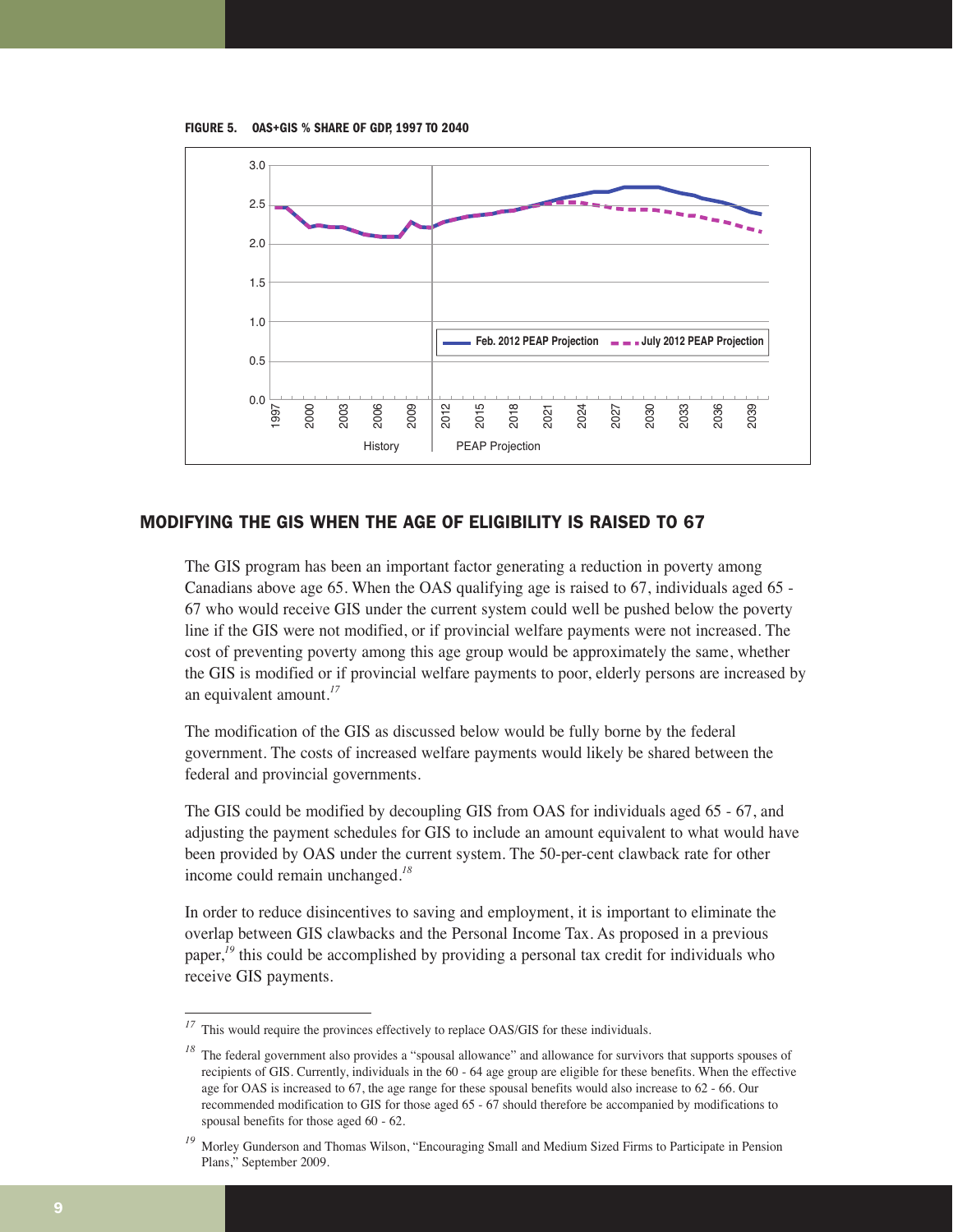# PROPOSALS FOR REFORM

Given the concern that many working Canadians are not making adequate provision for their future retirement income, a number or proposals for pension reform have been made. These include:

- A major expansion of the CPP to include a supplementary fully funded defined-benefit addon to the existing CPP: "Big CPP."*<sup>20</sup>*
- Government involvement in establishing a supplementary defined-contribution pension scheme. This could be a public-sector plan, in which private-sector employees who do not have their own RPPs could, or must, participate, or government mandatory provision of RPPs or group RRSPs in the private sector.*<sup>21</sup>*
- Reforming the regulation of pensions and group RRSPs, to eliminate barriers to the establishment of multi-employer registered saving plans, defined-benefit RPPs, definedcontribution RPPs and group RRSPs.*<sup>22</sup>*

Our view is that the Canadian Retirement Income System is not in crisis, but it can be improved. The three-tiered system — OAS/GIS, CPP/QPP and contributory pension and savings plans — is generally working well. Therefore we do not believe that radical changes — such as establishing a "Big CPP" or mandating compulsory participation in registered saving plans — is warranted. Forcing increased savings for retirement for a large group of Canadians may well make many of them worse off. As in medicine, we believe the first mandate of pension reform should be to "do no harm."

What we propose are a set of reforms that will provide:

- A modest expansion of the CPP/QPP designed to ensure that employees at or above the average industrial wage would not have to rely on the GIS to maintain minimum retirement-income standards.
- Improving economic efficiencies and addressing inequities in the current retirement-income system. This includes addressing inefficiencies arising from clawbacks with respect to GIS and OAS, eliminating inequities between private- and public-sector employees (including the self-employed), moving the RRSP system to a lifetime-averaged basis, and eliminating or reducing barriers to the establishment of group RRSPs and multi-employer pooled registered pension plans, including defined-benefit plans.
- Introducing some tax provisions that would help Canadians accumulate wealth for retirement.
- Help control fiscal costs by raising age limits in recognition of changed life expectancies.

*<sup>20</sup>* See J. R. Kesselman, "Expanding Canada Pension Plan Retirement Benefits: Assessing Big CPP Proposals," *SPP Research Papers*, The School of Public Policy, University of Calgary, 3, 6 (October 2010).

<sup>&</sup>lt;sup>21</sup> For a discussion of these alternatives, see N. L. Nielson, "Should Government Facilitate Voluntary Pension Plans," *SPP Research Papers*, The School of Public Policy, University of Calgary, 3, 1 (July 2010).

*<sup>22</sup>* In 2012 the federal government enacted a "Pooled Registered Pension Plan Act" that "implements the federal position of the framework for the establishment and administration of PRPPs" (Department of Finance, Regulatory Impact Analysis Statement, Dec. 14, 2012). However, general implementation of such plans will require action by the provinces. For a review of these developments see James Pierlot and Alexander Laurin, "Pooled Registered Pension Plans: Pension Savings or a new tax on the poor?" C. D. Howe Institute, Commentary No.359, August, 2012.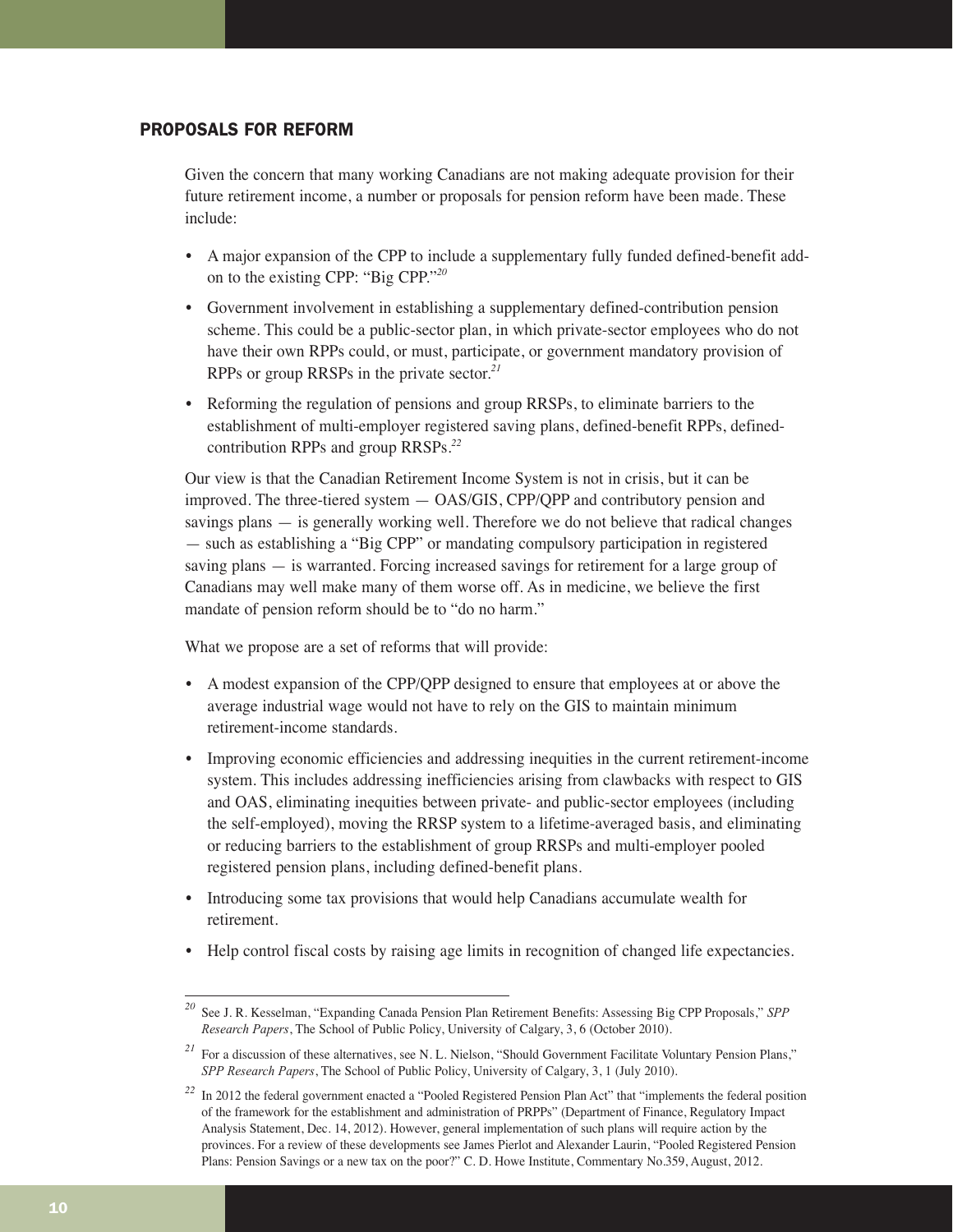## CPP REFORMS

Consideration should be given to providing a modest augmentation of the CPP that would enable Canadians, especially those with modest incomes, to have a greater defined-benefit provision of retirement income. This could take the form of a supplementary, fully funded defined-benefit plan whereby individuals could contribute additional amounts to CPP in order to increase their maximum CPP pension to 35 per cent of salary (from 25 per cent, currently) to be phased-in over time. This would involve an additional contribution of about 2.5 per cent, which could be shared between employer and employees, or paid wholly by employees. To minimize these higher payroll contributions, the eligibility age for CPP could be increased from 65 to 67 to be phased in a decade from now, as further discussed below.

Contributions to CPP are currently credited against income tax at the lowest marginal rate. We recommend that these contributions, including any augmented contributions, should instead be a deduction from taxable income, like RPP and RRSP contributions.

Since its inception, the CPP has permitted individuals to start receiving their pensions as early as age 60 and as late as age 70, with appropriate actuarial adjustments. Prior to the 2012 federal budget, there was no similar arrangement for OAS pensioners. The budget proposed that individuals be allowed to defer OAS for up to five years until age 72, with actuarial adjustments similar to CPP. This would increase flexibility for OAS recipients who choose to postpone their retirement for up to five years beyond age 67.

It would also enhance individual flexibility to choose a retirement date earlier than age 67, if an individual could elect to receive an actuarially reduced pension for up to five years prior to age 67. With appropriate actuarial adjustments, this increased flexibility would not entail any increased cost to the federal government.

Indeed, if the increased flexibility and higher age limits for RPPs and RRSPs that we recommend below are implemented, the deferral periods for both OAS and CPP should be increased to age 75, providing additional flexibility for individuals' retirement choices.

#### IMPROVING EFFICIENCY AND ELIMINATING INEQUITIES

Although the existing Canadian system is well designed to reduce economic costs and achieve an equitable treatment of different savers in many respects, there is a need to address some continuing anomalies. Below we provide several recommendations.

The GIS clawback should be modified to eliminate the overlap with the personal income tax. Lower-income earners should have the option of electing for tax-free-savings-plan treatment of their own contributions to group RRSPs and pooled registered pension plans. Further, the clawback of OAS should be reduced to prevent the effective marginal rate on income net of transfers from exceeding the top marginal rate. To minimize the cost of this provision, one could lower the threshold at which the clawback begins, or alternatively move towards a clawback of OAS based on family rather than individual income.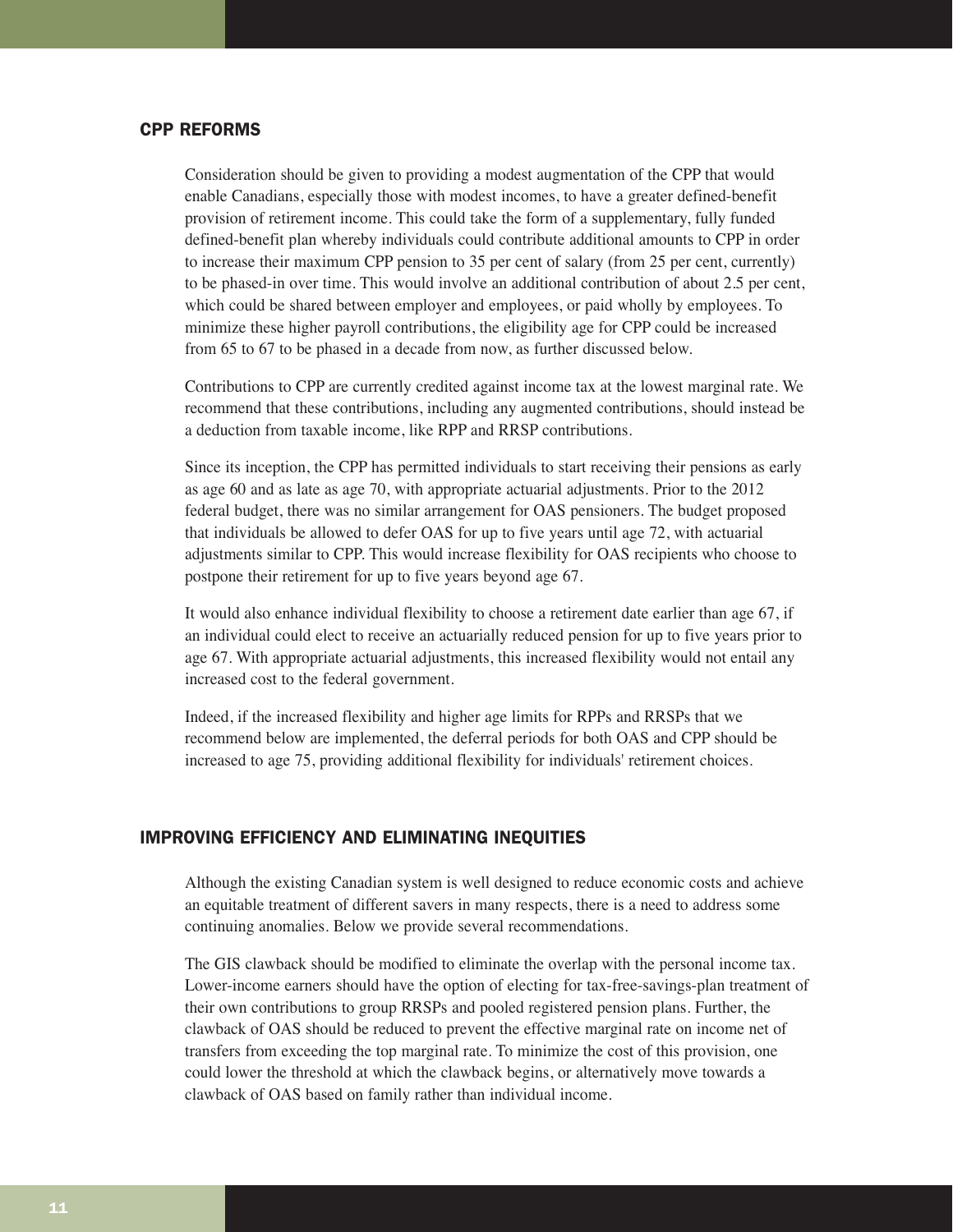The tax and regulatory treatment of defined-contribution RPPs and group RRSPs (including pooled RPPs) should be equivalent. For example, group RRSP contributions by employers should not be subject to payroll taxes. The regulatory burden on defined-contribution RPPs should be reduced.

Further several adjustments to eliminate inequities in the pension system could be adopted. Past service contributions to both group RRSPs and defined-contribution RPPs should be permitted, subject to the availability of RRSP contribution room. Contribution limits for RRSPs and RPPs should be increased to enable participants in these plans to attain approximate equivalence with retirement incomes accrued in many public sector definedbenefit plans.*<sup>23</sup>* Contribution limits to tax-free savings plans should also be increased in future years.*<sup>24</sup>*

Further, the age limit for contributions to RPPs and RRSPs should be increased from 71 to 75 years, to reflect increases in life expectancies over the past 20 years. The RRSP system needs to be moved to a lifetime-averaged basis by permitting taxable withdrawals from RRSPs to be replaced by future tax-deductible contributions and allowing individuals with incomes above the contribution limits in a year to carry back the excess to previous years that were below the annual limit, to create more contribution room.*<sup>25</sup>*

#### OTHER TAX REFORMS THAT WOULD ENCOURAGE SAVINGS

Taxes reduce the yield on savings that is already challenged by low inflation-adjusted rates of interest. Although the RPP/RRSP system (and Tax-Free Savings Accounts) provides the main vehicles for retirement savings, other tax reforms could encourage savings outside these registered plans. In this section we discuss some measures that would shift the personal income tax further towards a consumption base. These reforms would reduce the taxation of savings relative to consumption, making it easier for individuals to build up capital for retirement. The two areas where we recommend tax reforms involve income averaging and capital-gains rollovers.

Income averaging: Following the Carter Report, Canada implemented a very generous system of averaging: Income-Averaging Annuities (IAAC's) for income from variable sources, and fiveyear backward general averaging for income. The IAACs were eliminated in 1981, and general averaging was eliminated in 1987. We think that they both should be re-introduced. This would move the personal income tax more towards a consumption base.

*<sup>23</sup>* Prior to 1991, the annual percentage limit was 20 per cent of earned income. Under the 1991 pension reforms this limit was reduced to 18 per cent of the earned income of the previous year.

<sup>&</sup>lt;sup>24</sup> Some adjustment will be needed to take into account that some low-income Canadians could be claiming full GIS while holding significant assets accumulated in tax-free savings accounts. For example, the annual earnings in these accounts could be taken into account in determining the appropriate clawback of GIS.

*<sup>25</sup>* Currently, many individuals have large amounts of unused RRSP contribution room, such as younger workers who invest in housing instead, and those less able or with less desire to save. Since unused contribution room may be carried forward until age 70, it may well be rational for individuals to postpone investing in RRSPs while they make other use of their funds  $-$  e.g., building up housing equity, investing in RESPs etc. They will likely increase their current contribution room if annual limits are raised. However this does not mean that they will not take advantage of the higher limits for their future RRSP contributions.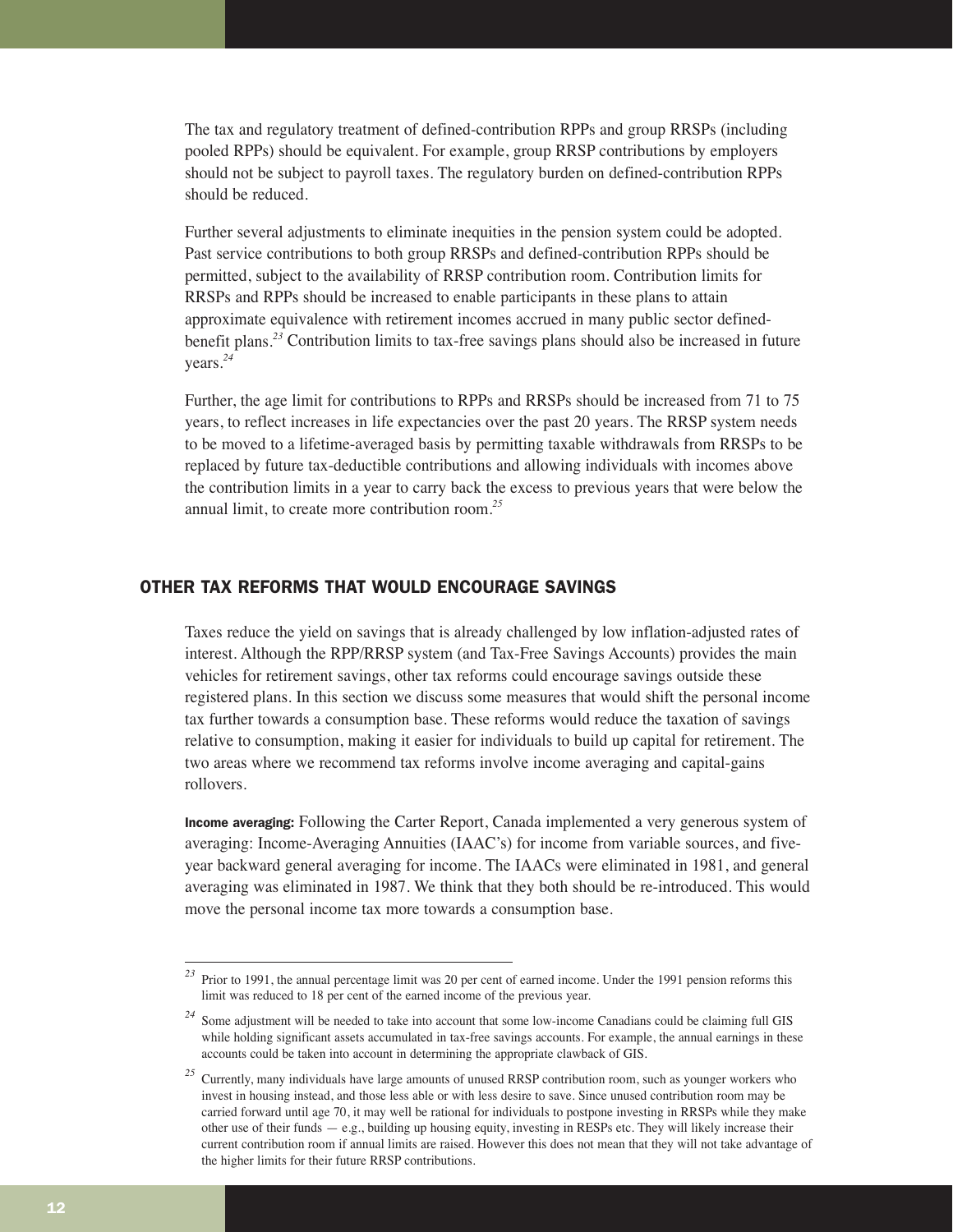Lifetime averaging and other retirement-income reforms: At present RPPs and RRSPs must be annuitized (or converted to RRIFs) at age 71. (This age has been used since the beginning of the RRSP system, except for 1997-2007 when it was lowered to 69). Given the increased life expectancies for seniors, the age limit should be increased to 75.

The rules for contributions to RRSPs have allowed for increased flexibility in recent years. Unused RRSP room may be carried forward for use in future years to move the RRSP system to a lifetime basis.

Earnings above the RRSP limit in a year should be able to be carried back to years when earnings were below the RRSP limits (and any residual carried forward for future periods when earnings fall below the RRSP limits). Increased flexibility for withdrawals from RRIFs should also be considered.

Capital-gains rollovers: At present rollovers are limited to real business assets that are replaced by equivalent assets within the same CCA class. Rollovers are not allowed for investments in real estate or for personal-use properties (e.g., cottages). Without rollover provisions, capital-gains taxes can induce lock-in effects for these properties, reducing economic efficiency. Note that under certain circumstances a rollover provision may entail little or no revenue cost, since locked-in investments do not generate capital gains tax revenues.

Establishing a capital-gains deferral account, where individuals could contribute assets up to a lifetime limit, would enable investors to roll over financial assets without attracting capitalgains taxation. In 2006, we suggested that "Capital Gains Deferral Accounts" be established with a lifetime contribution limit of \$150,000 aimed at middle-income Canadians who invest in the stock market.*<sup>26</sup>* This would entail an annualized federal/provincial revenue cost of \$450 million.

# FISCAL REVENUE EFFECTS

With both federal and provincial governments coping with large fiscal deficits, it is important that any pension reform measures do not undermine fiscal sustainability. However it is also important to evaluate the effects of these measures over a relatively long time horizon. The best criterion to use is whether the adoption of a reform would significantly increase the net present value of government spending less government revenues. For example, an increase in RRSP contribution limits would initially reduce government revenues, but future revenues would be higher when larger pension and RRSP payouts are taxed. There could well be little or no effect from this increase on the net present value of government revenues.

Other measures that would initially reduce government net revenues may induce behavioural changes that generate higher future revenues. For example, eliminating the overlap of the GIS clawback and the personal income tax would reduce revenues, but the reduction of the disincentive effects on work effort and savings for low-income Canadians will encourage them to generate higher future incomes that will provide some offsetting tax revenues.

*<sup>26</sup>* J. Mintz and T. Wilson, "Removing the Shackles: Deferring Capital Gains Taxes on Asset Rollovers," *Backgrounder*, No. 94, C.D. Howe Institute, Toronto, April 2006.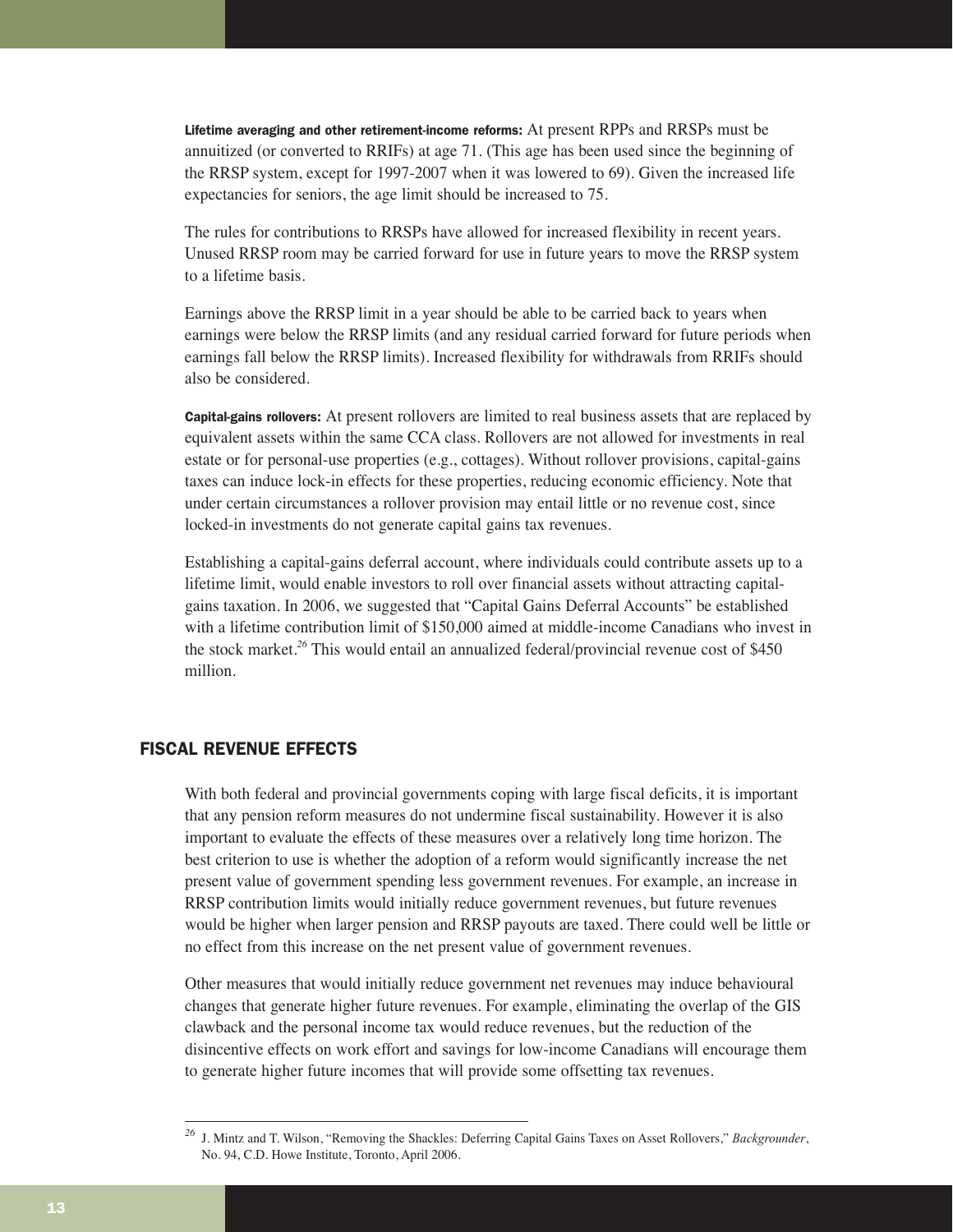Because of possible concern about the credibility of governments' commitment to deficit reduction, it may be appropriate for reform measures that reduce current revenues to be phased in over time.

For example, our recommendation that the age limit for contributions to RRSPs and conversion of RRSPs to RRIFs be increased from 71 to 75 years could be phased-in over a four-year period. Similarly, increases in contribution limits could be implemented gradually and the behavioural effects monitored.

An expansion of CPP on a fully funded basis should reduce the consolidated government sector deficit, as additional contributions to CPP should exceed any reduction in federal and provincial tax revenues. The extent to which federal and provincial tax revenues would decline depends on the extent to which the additional contributions to CPP substitute for other pension savings — e.g., for defined-benefit RPPs that are integrated with CPP.

The effects of larger CPP on the size of the CPP investment fund need to be addressed.

A major argument against a large expansion of the CPP is that the CPP investment fund would become so large that it would play a dominant role in domestic capital markets. And if the upper income limit for CPP contributions were also raised, the fund would grow even larger.

The more modest augmentation of the CPP that we recommend for consideration would entail an increase in the CPP fund of about 60 per cent. Large, but manageable, particularly if the investments of the augmented CPP fund are made passively through exchange-traded funds (ETFs) or by increasing investments in foreign equities. To offset the cost further, one could consider increasing the age of eligibility for CPP benefits to 67 years, with a gradual phase-in beginning a decade from now.

Finally, as discussed above, increasing the age of eligibility for certain senior transfers and tax credits would provide savings to the government to offset the costs of a more efficient and fairer treatment of pensions.

## **CONCLUSIONS**

Since 2009, Canadians have had a more difficult time accumulating wealth for retirement purposes, with sharply lower returns earned on investments. In this paper, several reform options are discussed to ensure adequate retirement income in the face of fiscal constraints faced by federal and provincial governments. There are a broad number of pension and tax reforms that would address many challenges that currently exist, with the objective of recognizing that Canadians live and work longer. Tax savings can be achieved by increasing age eligibility for a host of public pension and tax benefits provided to the elderly. It also makes sense to ensure that adequate policies are in place to provide income security for lowincome Canadians, such as through a modest expansion of the CPP program (with increased age of eligibility) and improved guaranteed income supplement, with the additional costs covered by fiscal savings in other areas.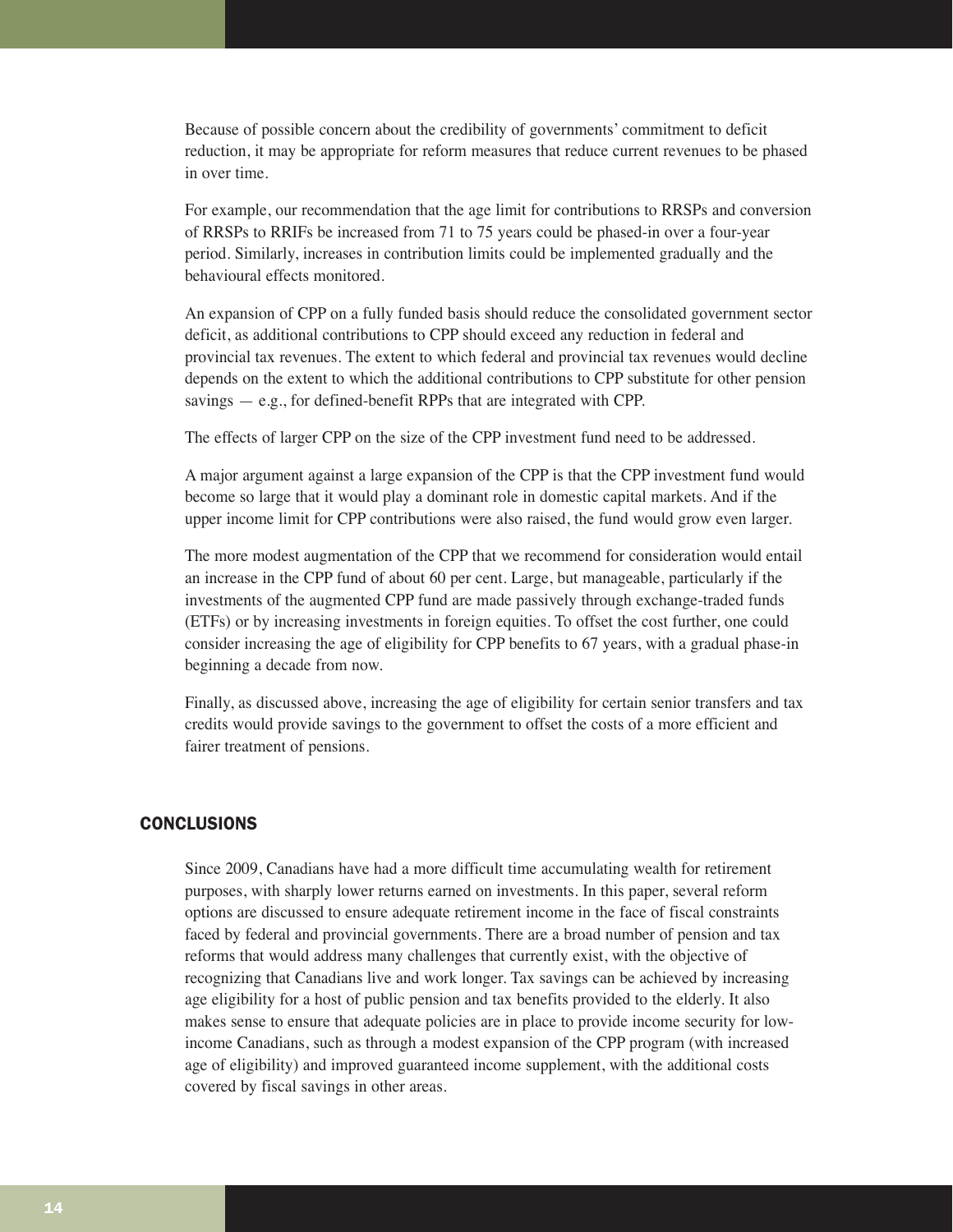#### About the Authors

#### Dr. Jack Mintz The James S. & Barbara A. Palmer Chair in Public Policy

Jack M. Mintz was appointed the Palmer Chair in Public Policy at the University of Calgary in January 2008.

Widely published in the field of public economics, he was touted in a 2004 UK magazine publication as one of the world's most influential tax experts. He serves as an Associate Editor of International Tax and Public Finance and the Canadian Tax Journal, and is a research fellow of CESifo, Munich, Germany, and the Centre for Business Taxation Institute, Oxford University. He is a regular contributor to the National Post, and has frequently published articles in other print media.

Dr. Mintz presently serves on several boards including Imperial Oil Limited, Morneau Shepell, and the Social Sciences and Humanities Research Council. He is also appointed by the Federal Minister of Finance to the Economic Advisory Council to advise on economic planning.

Dr. Mintz has consulted widely with the World Bank, the International Monetary Fund, the Organization for Economic Co-operation and Development, and various governments, businesses and non-profit organizations in Canada.

**Thomas A. Wilson** is a Professor Emeritus of Economics at the University of Toronto. He is currently the Senior Advisor to the Policy and Economic Analysis Program at the University of Toronto. Professor Wilson's research interests include fiscal and tax policy, applied macro-economic modelling, and industrial organization. He has published numerous research papers in each of these areas. He has also co-authored or co-edited eighteen books including *Fiscal Policy in Canada* (co-author with P. Dungan), *Fiscal Targets and Economic Growth* (co-editor with T. Courchene), *The Electronic Village: Policy Issues of the Information Economy* (co-editor with Dale Orr), *Rationality in Public Policy: Retrospect and Prospect, A Tribute to Douglas G. Hartle* (co-editor with R. Bird and M. Trebilcock), *The 2003 Federal Budget* (co-editor with Charles Beach), and *The 2006 Federal Budget* (co-editor with Charles Beach and Michael Smart). His consulting work has included economic forecasting, fiscal and tax policy analysis, transfer pricing, regulation of telecommunications, and competition policy. Recently he co-authored (with Morley Gunderson) *Encouraging Small and Medium Sized Firms to Participate in Pension Plans*, Advocis, Sept. 2009.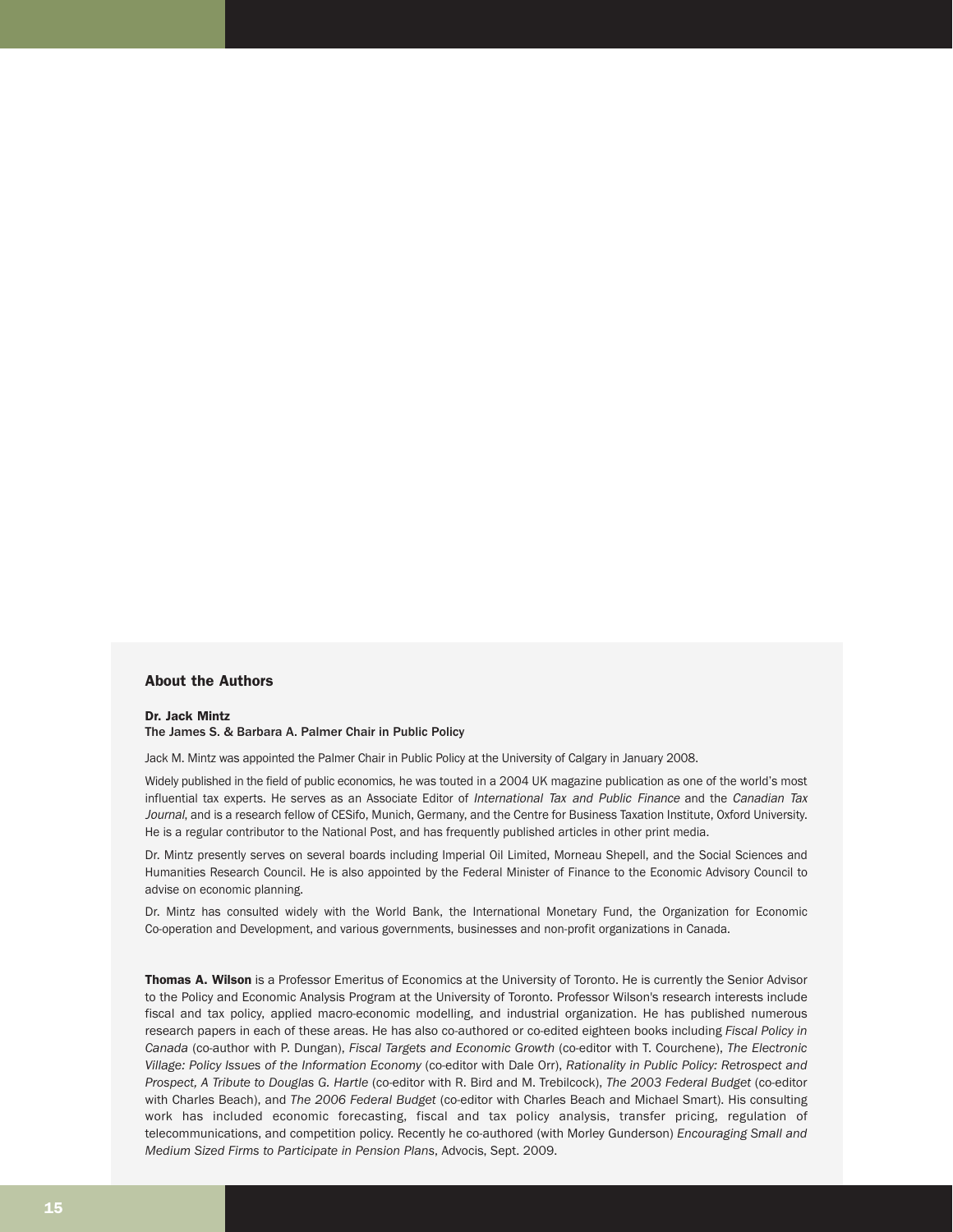#### ABOUT THIS PUBLICATION

The School of Public Policy Research Papers provide in-depth, evidence-based assessments and recommendations on a range of public policy issues. Research Papers are put through a stringent peer review process prior to being made available to academics, policy makers, the media and the public at large. Views expressed in The School of Public Policy Research Papers are the opinions of the author(s) and do not necessarily represent the view of *The School of Public Policy*.

#### OUR MANDATE

The University of Calgary is home to scholars in 16 faculties (offering more than 80 academic programs) and 36 Research Institutes and Centres including The School of Public Policy. Under the direction of Jack Mintz, Palmer Chair in Public Policy, and supported by more than 100 academics and researchers, the work of The School of Public Policy and its students contributes to a more meaningful and informed public debate on fiscal, social, energy, environmental and international issues to improve Canada's and Alberta's economic and social performance.

The School of Public Policy achieves its objectives through fostering ongoing partnerships with federal, provincial, state and municipal governments, industry associations, NGOs, and leading academic institutions internationally. Foreign Investment Advisory Committee of the World Bank, International Monetary Fund, Finance Canada, Department of Foreign Affairs and International Trade Canada, and Government of Alberta, are just some of the partners already engaged with the School's activities.

For those in government, The School of Public Policy helps to build capacity and assists in the training of public servants through degree and non-degree programs that are critical for an effective public service in Canada. For those outside of the public sector, its programs enhance the effectiveness of public policy, providing a better understanding of the objectives and limitations faced by governments in the application of legislation.

#### **DISTRIBUTION**

Our publications are available online at www.policyschool.ca.

#### DISCLAIMER

The opinions expressed in these publications are the authors' alone and therefore do not necessarily reflect the opinions of the supporters, staff, or boards of The School of Public Policy.

#### COPYRIGHT

Copyright © 2013 by The School of Public Policy.

All rights reserved. No part of this publication may be reproduced in any manner whatsoever without written permission except in the case of brief passages quoted in critical articles and reviews.

#### ISSN

1919-112x SPP Research Papers (Print) 1919-1138 SPP Research Papers (Online)

#### DATE OF ISSUE

February 2013

#### MEDIA INQUIRIES AND INFORMATION

For media inquiries, please contact Morten Paulsen at 403-453-0062.

Our web site, www.policyschool.ca, contains more information about The School's events, publications, and staff.

#### DEVELOPMENT

For information about contributing to The School of Public Policy, please contact Courtney Murphy by telephone at 403-210-7201 or by e-mail at cmurphy@ucalgary.ca.